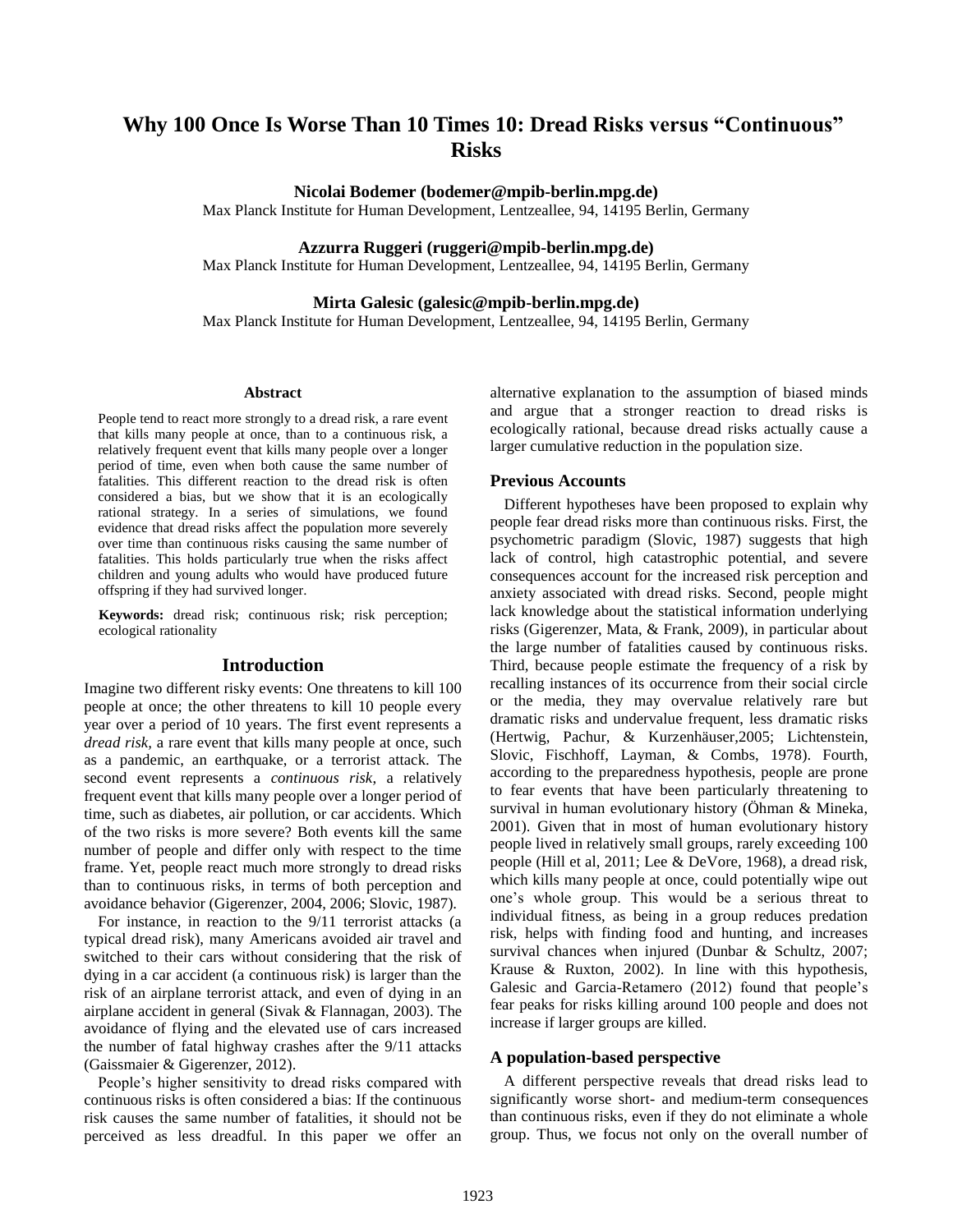immediate fatalities, as in previous accounts, but also on (a) the population size over time, and (b) the role of the age group that is affected by the risky event. Note that a fatal event strikes twice: it kills a number of people immediately, and it reduces the number of future offspring by reducing the number of their potential parents. A risk that affects children and young adults will have stronger negative effects on future group growth than a risk that affects group members who are past their reproductive period. Dread risks such as pandemics, terrorist attacks, or nuclear accidents are more likely to strike children and young adults compared to many continuous risks such as diabetes, cancer, heart attack, or household accidents, which affect primarily older people (Statistisches Bundesamt Deutschland, 2012). For example, the H1N1 pandemic in 2009 was more likely to infect younger people, whereas older people were relatively immune, probably due to previous exposure to a similar virus strain (ECDC, 2009).

**Hypothesis** We hypothesize that dread risks cause larger cumulative losses on the population level than continuous risks. More specifically, we hypothesize that the number of people-years lost because of a dread risk is larger than the number of people-years lost because of a continuous risk, in particular when the event affects the younger age groups. People-years correspond to the number of people who live 1 year in the population. Hence, by killing a large number of children or young adults at once, dread risks not only deprive the society of their contribution in subsequent years, but they also remove the potential contribution of the offspring the victims could have had if they had survived longer.

To illustrate this hypothesis, consider first a very simplified example. Imagine a population of 40 people, uniformly distributed across four age groups:

*Children and adolescents, aged 0—19 years*: Pre-fertile generation that may produce offspring in the future.

*Young adults, aged 20—39 years*: Fertile generation that currently produces offspring.

*Older adults, aged 40—59 years*: Post-fertile generation. *Elderly adults, aged 60—79 years*: Post-fertile generation.

Further assume that the population growth is constant and that every year each young adult produces exactly one offspring. This implies that the number of children at time point *i*, *t<sup>i</sup>* , corresponds to the number of young adults at time point *i*-1,  $t_{i-1}$ . Moreover, at every  $t_i$  a generation shift takes place, so that the number of young adults at  $t_{i+1}$  corresponds to the number of children at *t<sup>i</sup>* , and so on for the other groups. Moreover, all elderly adults at *ti*-1 will be dead at *t<sup>i</sup>* . In the absence of any dread risk or continuous risk, the population is constant over time with  $N_{total} = 40$  (see Figure 1).

What happens if a dread risk occurs at  $t_1$  that kills 50% of the young adults (i.e., 5 young adults)? At  $t_1$ , the total population is reduced to  $N_{\text{total}} = 35$  ( $N_{\text{children}} = 10$ ,  $N_{\text{voung adults}} =$ 5,  $N_{\text{older adults}} = 10$ ,  $N_{\text{elderly adults}} = 10$ ). At  $t_2$  the population is further reduced to  $N_{total} = 30$  ( $N_{children} = 5$ ,  $N_{volume}$  adults = 10,  $N_{\text{older adults}} = 5$ ,  $N_{\text{elderlv adults}} = 10$ , because the number of newborn offspring is smaller due to the fewer young adults. Finally, the population size settles at  $N_{total} = 30$ , with continuous fluctuation within the respective groups.

What happens if a continuous risk, a disease, occurs at  $t_1$ that kills five young adults over a period of five time steps (one young adult at every  $t_i$ , from  $t_1$  to  $t_5$ )? Note that the total number of fatalities directly caused by the risk is the same as in the dread risk scenario (i.e., 5). The total population is reduced to  $N_{\text{total}} = 39$  at  $t_1$  and continues to decline until  $t_6$ , where it finally corresponds to the size of the population hit by the dread risk.

In sum, the continuous risk takes five more generations to affect the population as severely as the dread risk. The difference in the cumulative losses caused in the population by the dread versus continuous risk, can be calculated by determining the area between the curves representing the difference in the cumulative population sizes of the two conditions (i.e., the difference in people-years over time). In the example in Figure 1, this integral is 20, meaning that the population hit by the dread risk lost 20 people-years more than the population experiencing the continuous risk.



Figure 1: Development of the population size when no risky event is present (baseline), and when a continuous risk (1 individual killed from t1 to t5) or a dread risk (5 individuals killed at t1) event occurs. A dread risk leads to a more immediate impact on cumulative population size that lasts longer compared with the continuous risk.

## **Simulation Set 1**

In the first set of simulations, we assumed a small population size, similar to groups in which people lived throughout most of evolutionary history (Lee & DeVore, 1968). We manipulated whether the population growth rates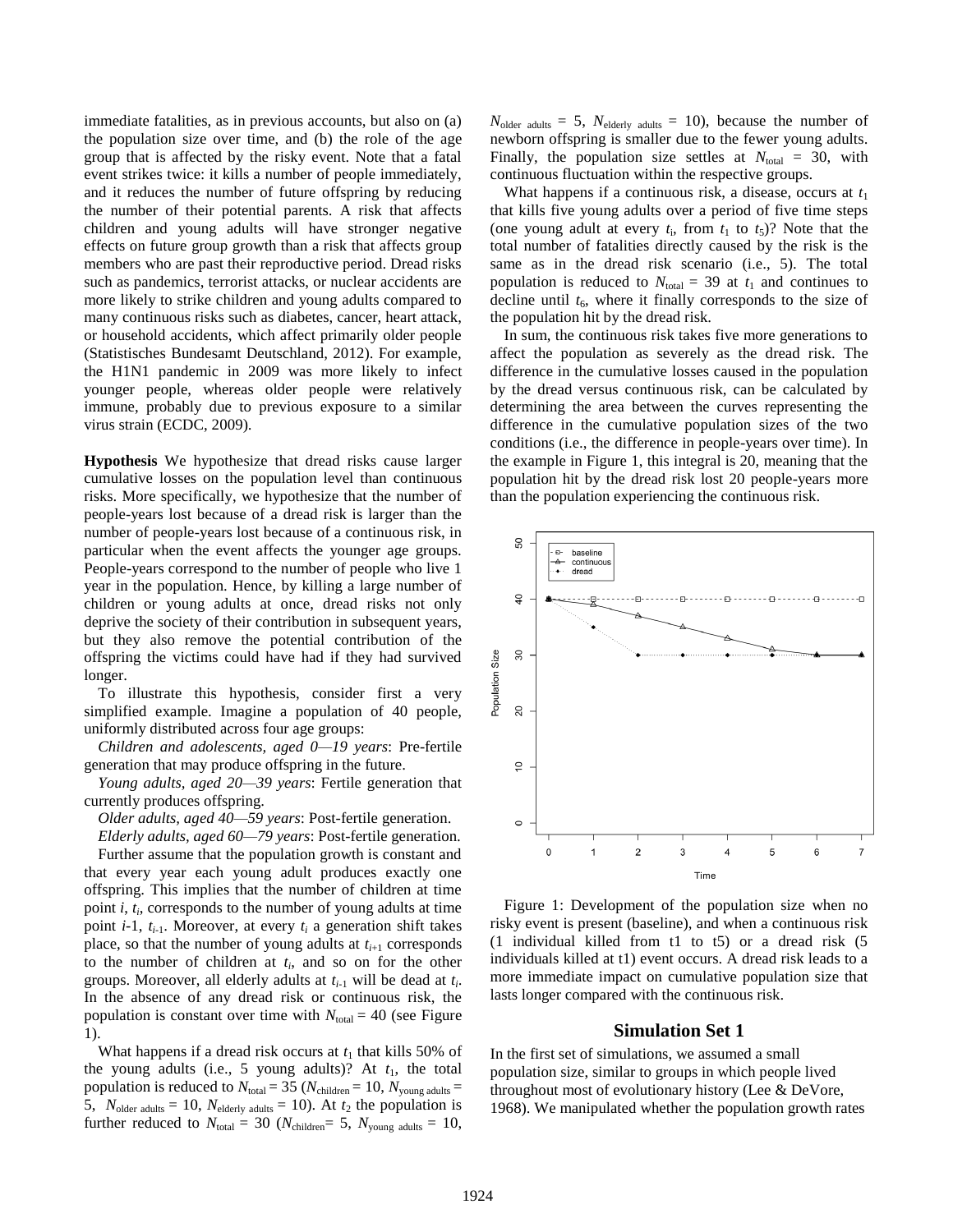were constant, increasing, or decreasing, and which age group was exposed to a dread or to a continuous risk.

#### **Method**

We set the total population to 160 people. The individuals were distributed equally across 80 years (i.e., there were 2 individuals for each age at t0) and across four age groups, as in the illustrative example above. Between conditions, we manipulated (a) whether a dread or a continuous risk occurred, (b) the population growth rate, and (c) which age group was hit by the risk. The risk simulated was either a dread risk that immediately killed 50% of the population of the age group hit, or a continuous risk that killed the same total number of people in the same age group over a period of 10 years. The population growth rate was manipulated by setting the birth rate to either 0.05 (constant population), 0.075 (increasing population), or 0.025 (decreasing population). All individuals would die naturally after their 79th year. The risk hit only children, only young adults, only older adults, or only elderly adults.

In total there were 24 scenarios. Each scenario was simulated 500 times, and we calculated for every time point the average population size within the simulations. We analyzed each scenario by comparing the log difference in cumulative people-years between the dread risk condition and the continuous risk condition after 25, 50, 75 and 100 years.

#### **Results**

Figure 2 shows the results for the log difference in cumulative people-years depending on the population growth rate and the hit group after 25, 50, 75, and 100 years. A zero value indicates no difference in cumulative peopleyears between the dread risk and continuous risk; a negative value indicates a higher loss in cumulative people-years in the dread risk condition, and a positive value a higher loss in the continuous risk condition.

When children and young adults were hit by the risks, the effect was stronger and lasted for the entire 100-year-range simulated. When older and elderly adults were hit, the difference between dread and continuous risks was weaker, decreased over time, and sometimes even became positive.

Figure 2. Log difference in people-years lost because of continuous and dread risk, by age group hit by the risk, separately for A. constant, B. increasing and C. decreasing populations. The dread risk killed 50% of a specific age group at once; the continuous risk the same total number of people over a period of ten years. A negative value of the difference indicates that the loss in people-years is larger for the dread risk; a positive value that the loss is larger for the continuous risk.

In sum, the results show that the dread risk affected the cumulative population size more strongly for most scenarios, particularly when it hit children or younger adults. The objective of this first set of simulations was to evaluate the impact of a dread and a continuous risk on small samples that would reflect the sample size of social circles. With a second set of simulations we investigated the effects of such risks on a much larger population of the size of the U.S. population in 2010.



Figure 2: Log difference in people-years lost because of continuous and dread risk, by age group hit by the risk, separately for A. constant, B. increasing and C. decreasing populations. The dread risk killed 50% of a specific age group at once; the continuous risk the same total number of people over a period of ten years. A negative value of the difference indicates that the loss in people-years is larger for the dread risk; a positive value that the loss is larger for the continuous risk. Results show that dread risks lead to larger losses in people-years across time compared with continuous risks, in particular when children and young adults are affected.

## **Simulation Set 2**

## **Method**

We set the population size to the actual U.S. population size in 2010 (Howeden & Meyer, 2011) with the respective age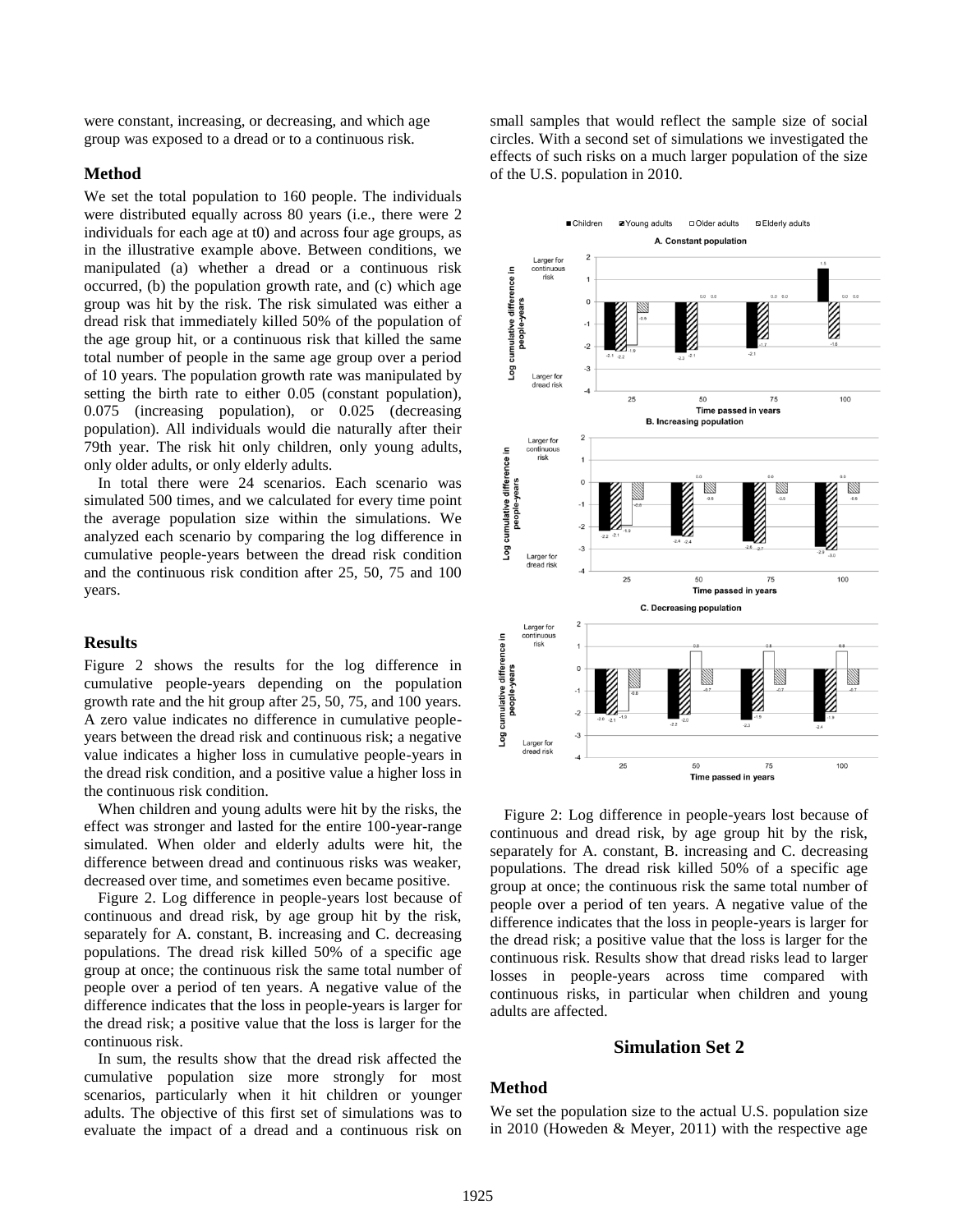distributions<sup>1</sup> and population growth rates. As in Simulation Set 1, we manipulated which age group (children, young adults, older adults, elderly adults) was hit by the risk. The risk killed either 20% of the hit group, or the same total number of people over 10 years.

We again ran 500 simulations for each scenario, calculated the averaged population size of the dread risk and continuous risk and plotted the log integrals after 25, 50, 75, and 100 years.

## **Results**

 $\overline{a}$ 

Using real U.S. data, we found support for the findings of the previous simulations. The differences between the cumulative population hit by dread versus continuous risks occurred across all conditions and lasted over, at least, 100 years. Independent of which age group was affected, the dread risk led to a higher loss in people-years than the continuous risk (Figure 3). Loss was highest when children and young adults were hit by the risk.

Although our simulations are simplified and ignore death rates for different age groups, fluctuations in population growth rates, immigration and migration, gender differences, and fluctuations in disease, they illustrate the rationale of our hypothesis. Moreover, sensitivity analyses showed that the conclusions do not change when the continuous risk is distributed over a longer period or when the number of fatalities is larger or smaller.



Figure 3. Log difference in people-years lost because of continuous and dread risk, based on the US population. The dread risk killed 20% of a specific age group at once; the continuous risk killed the same total number of people over a period of 10 years. Results show that the dread risk leads to a larger loss in people-years over time across all age groups. The loss was largest when children and young adults were affected.

## **Discussion**

People's stronger reaction to dread risks compared with continuous risks is often perceived as a bias. This result proposes a new perspective against which the current hypotheses accounting for people's perception and reaction to dread risks might be reconsidered.

We showed through two different sets of simulations that this is in fact an ecologically rational strategy. The effect of dread risks compared with continuous risks is amplified twice: First by killing more people at a specific point in time, and second by reducing the number of children and young adults who would have potentially produced offspring. Hence, this effect is particularly strong when children and young adults are hit which is often the case for dread risks (e.g., earthquakes, terrorist attacks, pandemics). This result is also in line with findings suggesting that people are more concerned about risks killing younger, and hence more fertile, groups (Wang, 1996).

There are important practical implications of this finding. For instance, from a public policy perspective, an appropriate reaction to dread risks would be to stimulate increase in birth rates and/or immigration to counterbalance the stronger loss in population size.

In sum, people's fear and stronger risk perception of dread risk, compared to continuous risks, should not be considered an irrational bias, an emotional overreaction to a dramatic event. In fact, people's intuition seems to capture the objective severity of the two different risks.

## **References**

- Dunbar, R.I.M., Schultz, S. (2007). Evolution in the social brain. *Science*, *317*, 1344–1347.
- ECDC (2009). *2009 influenza A(H1N1) pandemic* (Version 7 – 17 December). Stockholm: European Centre for Disease Prevention and Control.
- Gaissmaier, W., Gigerenzer, G. (2012). 9/11, Act II: A Finegrained analysis of regional variations in traffic fatalities in the aftermath of the terrorist attacks. *Psychological Science*, *23*, 1449-1454.
- Galesic, M., Garcia-Retamero, R. (2012). The risks we dread: A social circle account. *PloS One*, e32837.
- Gigerenzer, G. (2004). Dread risk, September 11, and fatal traffic accidents. *Psychological Science*,*15*, 286-287.
- Gigerenzer, G. (2006). Out of the frying pan into the fire: Behavioral reactions to terrorist attacks. *Risk Analysis*, *26*, 347–351.
- Gigerenzer, G., Mata, J., Frank, T. (2009). Public knowledge of benefits of breast and prostate cancer screening in Europe. *Journal of National Cancer Institute*, *101*, 1216–1220.
- Hertwig, R., Pachur, T., Kurzenhäuser, S. (2005). Judgments of risk frequencies: tests of possible cognitive mechanisms. *Journal of Experimental Psychology: Learning, Memory, and Cognition*, *31*, 621–642.
- Hill, K.R., Walker, R.S., Bozicevic, M., Eder, J., Headland, T., Hewlett, B.,…Wood, B. (2011). Co-residence patterns

 $<sup>1</sup>$  The statistics only provided population size for age groups. For</sup> instance, 20,201,362 children <5 years old lived in the United States in 2010. For simplicity, we assumed an equal distribution of the children across 0–4 years.